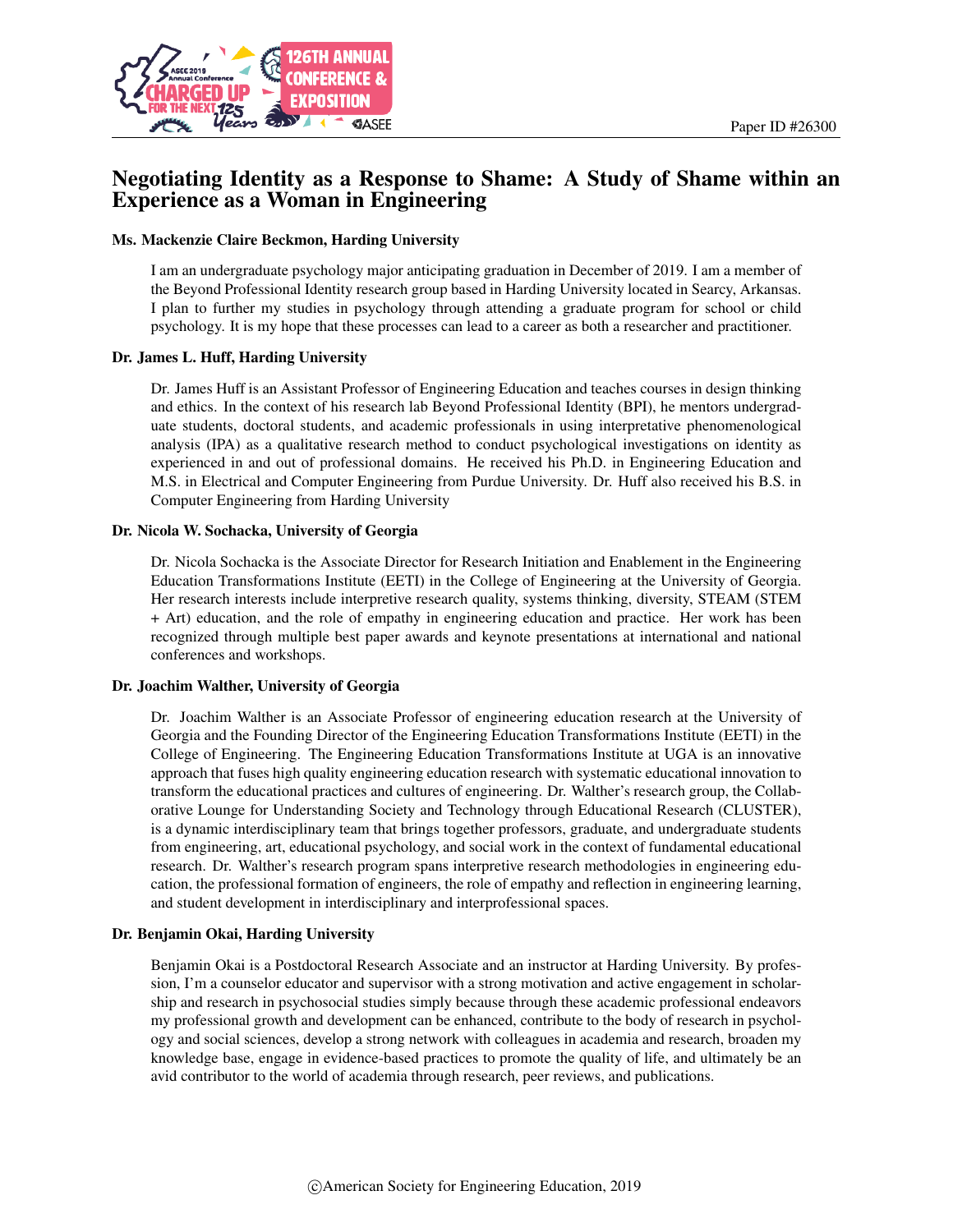# **Negotiating Identity as a Response to Shame: A Study of Shame within an Experience as a Woman in Engineering**

**Abstract:** This research paper presents the findings of an interpretative phenomenological analysis (IPA) case study of the experience of shame in a woman engineering student. Our overarching research question that framed this study was: How do woman students with multiple salient identities psychologically experience shame in the context of engineering education? We present findings derived from in-depth analysis of an interview with a single case: A White, female student-athlete who majored in mechanical engineering at a private, liberal arts university (pseudonym: Nicole). We selected Nicole as a case in order to critically examine the tensions experienced among multiple salient identities in women engineering students. The findings demonstrate how the study participant internally negotiated the expectations of others with her own self-concept. That is to say, in reaction to a shame experience, the participant evaluated and often adjusted the value she ascribed to the expectations of others and the ways in which those expectations fit into her core identity. Overall, the findings provide a sensitive description with which connections can be forged between broader discussions of engineering education and how cultural expectations manifest within the lived experience of the individual student.

### **Introduction**

So I think I failed making my pen holder like two times. . . I had to restart. I was like, ". . . No one else made this mistake, but of course, I'm the one who does it." People would make jokes, and my professors make jokes. It's all in good fun and I definitely don't take it the way I used to. They're like, "Come on, [Nicole], . . . why would [you] do that?" I'm like, "Well, I didn't know any better. How am I supposed to know not do that?" I guess any time I have to go to the [engineering workshop], which has become a lot, I walk in there and I automatically feel like the high schoolers in there have more experience in there than I do. I just feel like, "Ugh—Can I go to back to my classroom where I can write an equation down?"

The above quote displays Nicole's experiential distress in negotiating internal expectations, which was guided by her engineering identity and evaluations based on the expectations of others. In this narrative, Nicole experienced a moment of *shame,* a pervasive phenomenon within engineering education that lacks explorative depth within existing research. Within this one experience of negative self-evaluation, one can easily see how the emotional experience of shame has a broad impact on engineering education. In an engineering workshop, when assigned to make a pen holder in the lab portion of the class, failure results in deeper feelings of failure within the education system ("but of course, I'm the one who does it".) and, as a classical marker of shame, creates a desire to hide from the new experience ("Ugh—Can I go to back to my classroom where I can write an equation down"?).

In the present study, we define shame to be the socio-psychological integration between cultural expectations and an individual's internal evaluations of how they meet these expectations [1-5]. This operational definition synthesizes extant understandings of shame from both psychological and sociological perspectives. Specifically, as oriented toward individual psychological experiences, shame is understood to be a strikingly painful emotion that arises from holistic selfdevaluations in relation to social expectations [2,3]. From sociological perspectives, individual experiences of shame are understood to be related to threats to interpersonal relationships [4,5]. From these perspectives, it is easily seen how this phenomenon is pervasive in all elements of the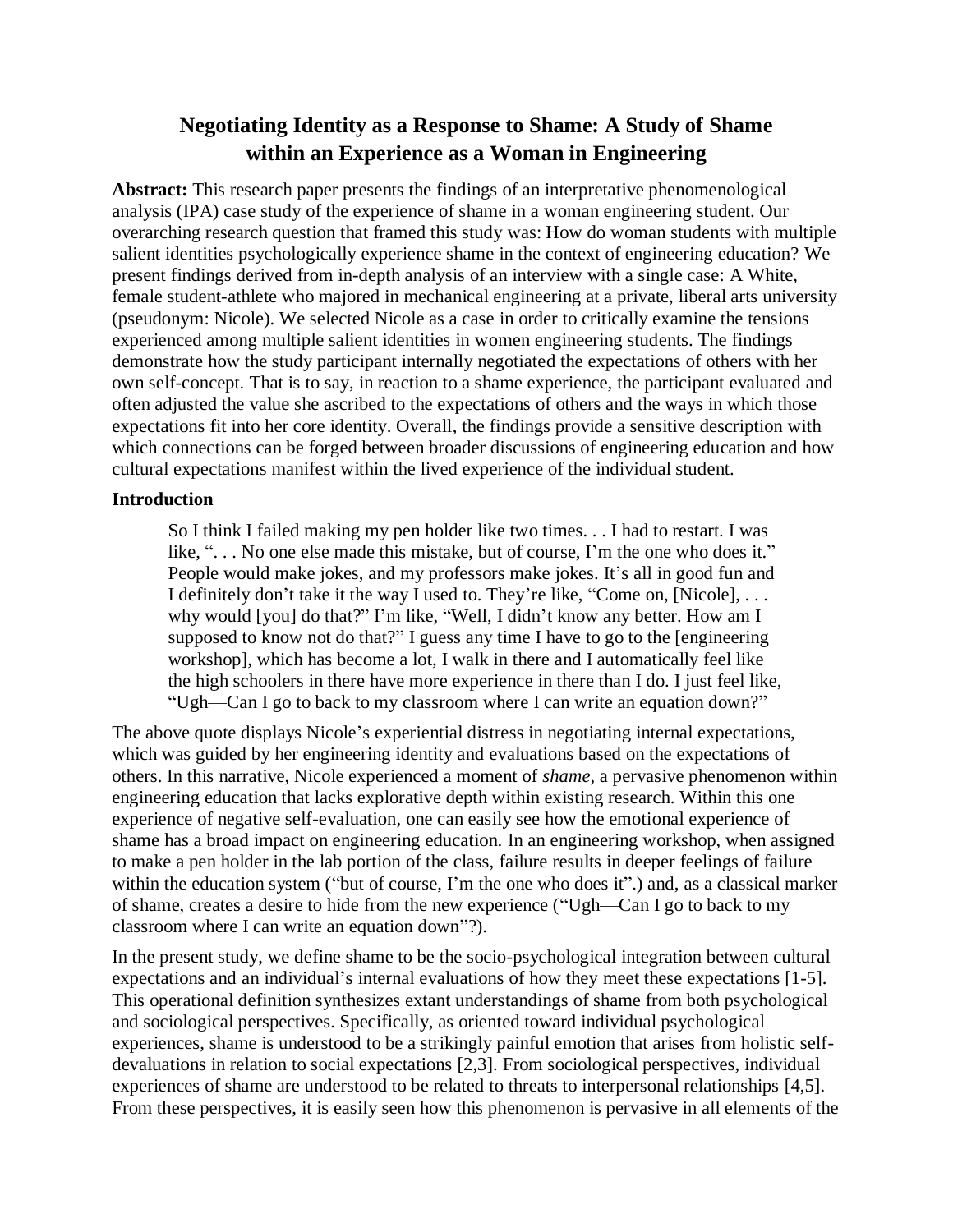engineering discipline which prides itself on rigor. Even more, the understanding from outside the discipline of engineers as possessing some sort of unattainable intelligence further proliferates high expectations that lead to a pervasive experience of shame. Although the present study decisively explores psychological features of shame in the case of a woman engineering student, we recognize that this construct operates in relation to Nicole's intrapersonal domains and in her engineering social environment. At the same time, as will be clearly evidenced later in the data presentation, Nicole's experience of shame within the context of engineering is somewhat specific to her gender-identity. The logic of this specificity is backed up by theoretical understanding which is more thoroughly documented in the following section addressing multiple identities. Knowledge of practice and theory both claim that the experience of a woman engineering student is different than that of a man and thus, it logically follows that her experience of shame within the context of engineering will be as well. There is both a sense in which Nicole's experience of shame is lived by her and a sense in which her engineering environment establishes the context for her to live in the experience of shame. Our previous research [1,6,7] has provided a more extensive review of how shame has been examined in prior education research.

With this individual-in-environment connection in mind, we chose to examine Nicole's case of experiencing shame within the context of engineering education. Nicole, who identifies as a White woman, was a junior-level mechanical engineering student at the time of our interview. She also holds an identity as a student-athlete at the university. These multiple identities are present in different social situations in varying degrees. It is important to note, however, that while these identities have distinct features of their own, they ought to also be thought of as cohesive. Further, at the time of the interview, Nicole was positioned to discuss her initial formations of engineering identity and how, through the educational process, those original formations have adapted to her current sense of self.

### **Background: Multiple Identities**

Because shame involves the emotional experience in relation to one's individual sense of selfevaluation to social expectations, we contend that this phenomenon is related closely to processes that undergird identity formation in engineering education [8-13]. Prior identity research in engineering education has illuminated the internal processes that engineering students employ when making sense of their own identities. Much of this research is written with the underlying aim of diverse individuals developing an informed commitment to their identities as engineers [14] and thus enhance the engineering profession through their participation. Although the authors personally resonate with the goal of a diverse engineering workforce, in the present investigation, we set aside the presupposition that achieving an engineering identity is something that the participant should desire. Instead, we are oriented to understand the mechanisms of identity formation that promote well-being and psychological health.

Consequently, we investigated moments of shame in Nicole in order to critically examine how she formulates her identity—both in and beyond her professional domain of being an engineering student. Taking this perspective recognizes that she personally experienced multiple domains of identity, beyond that of being an engineering student or that of being a woman. Prior research has often examined the complex processes that lie at the nexus of gender and professional identities for women engineers and women engineering students [15-17]. Certainly, we attended to these critical identities in the present study, but we also engaged multiple forms of identity that individuals recognize to be salient. To do so, we considered the lens of *contextual*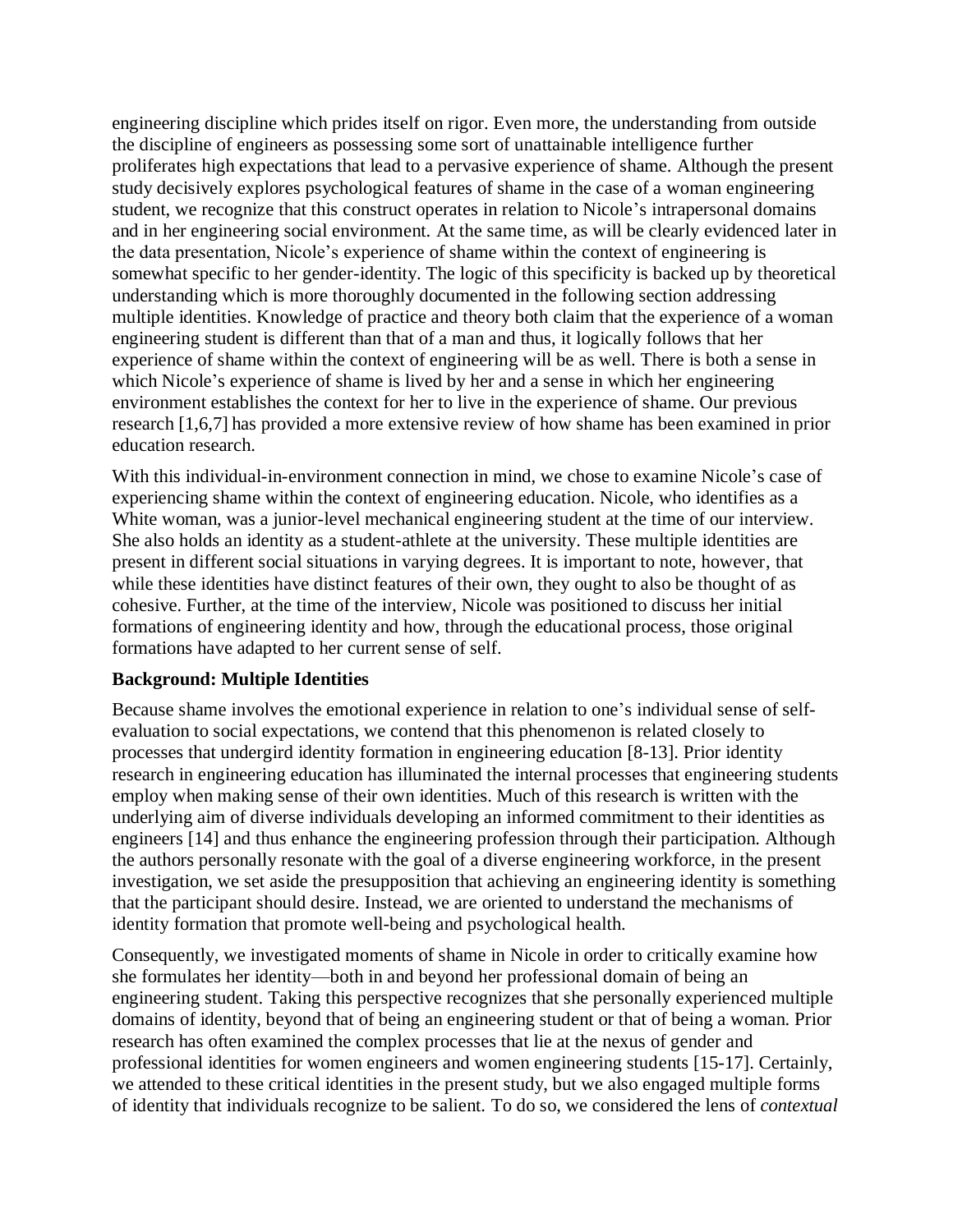*identity integration*, which Syed and McLean [18] defined to involve "the fit of multiple identity domains that individuals either consider important to who they are, or are forced to deal with due to social-structural factors" (p. 111). This framework suggests that individuals engage with their social environment where they both choose salient identities and are left with no choice on certain identities. It also suggests that individuals are motivated to develop some cohesion among multiple identities in ways that connect domain-specific identities (e.g., engineering student) with identities that are more global.

## **Research Questions and Methods**

Against the theoretical backdrop of contextual identity integration, we investigated the overarching research question "How do women students with multiple salient identities psychologically experience shame in the context of engineering education?" We approached the study using interpretative phenomenological analysis (IPA) to carefully examine the nuances of the contextual embodiment of shame. IPA is a qualitative research method that closely examines the experience within the person of certain phenomena while maintaining contextual sensitivity and theoretical coherency [19-21]. In the context of the present study, using IPA enabled close examination of the participant's lived experience of shame so that connections could be forged between the authentic experience of the individual and extant psychological theory. This study was approved by the IRB offices of both the authors and the study participant.

## *Position of authors in relation to study*

An IPA study is delineated as a comprehensive process of interpretation that investigators use to generate knowledge claims that are true to the data. The role of the investigators is to make sense of how individuals are making sense of a particular lived experience within the studied phenomenon. Thus, in this study, we analyzed how Nicole understood her experience of shame in the context of her role as a mechanical engineering student.

However, as investigators, we varied in our closeness to Nicole's overall experience as an engineering major and in our experience with using IPA. Thus, we make explicit our respective positions in relation to the study. Mackenzie, James and Benjamin are all members of the same research lab, directed by James. The research interview was conducted by Benjamin and Mackenzie, neither of whom had met Nicole previously. Mackenzie led all efforts related to data analysis, under the close mentoring and supervision of James, who is well-versed in conducting and mentoring IPA research. Nicola and Joachim contributed to the theoretical framing and provided critical questioning and insights on the findings from this study.

## **Data collection**

We began the data collection by sending an online sampling survey to all junior mechanical engineering majors at a private, liberal-arts university. The survey requested that respondents identify their race and gender (open-ended items) and provide a long-form response to two questions: (1) What types of things do you believe are expected of you as an engineering major? and (2) Can you describe a time that you felt you did not meet these expectations? Additionally, they were asked to provide their email address if they consented to the possibility of being interviewed for our project. Nicole was one of 21 individuals who responded to this sampling survey to indicate her willingness to participate in the study.

Mackenzie and Benjamin jointly interviewed Nicole at n location on her campus. Benjamin adopted a leading role in conducting the interview while Mackenzie asked questions in line with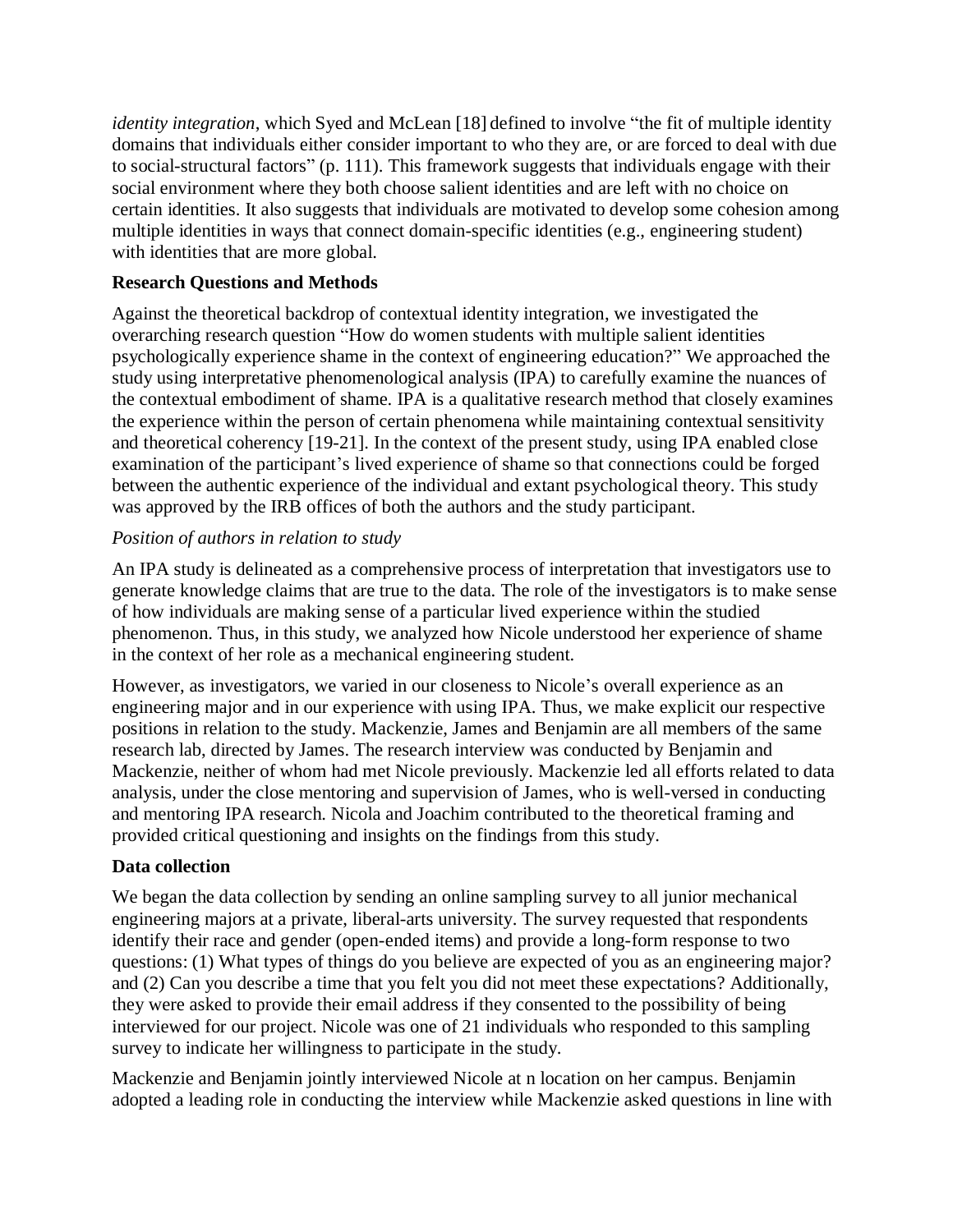the study's objectives and within the flow of the interview. Benjamin and Mackenzie practiced these interviewer roles in an earlier, unanalyzed pilot interview to ensure that their speaking and presence was coordinated in a way that made the interview a welcome and empowering space for research participants. In the interview, a semi-structured approach to determining the participant's overall experience of shame in engineering was adopted. While guided by a general protocol, data was elicited related to Nicole's overall self-concept, social expectations of what it meant to be an engineer, and the individual responses to these expectations. The interviewers ensured that the participant guided the interview and focused each of promptings to enriched descriptions of episodes where she indicated emotions related to shame. Toward the end of the interview, the explicit focus of our study and elaborated on how we were defining shame was disclosed and opportunity was given for Nicole to comment on the interview based on her understanding of experiential shame and to share any new insights. The interview lasted one hundred minutes.

### *Data analysis*

Although Nicole's interview was professionally transcribed, Mackenzie began her role as primary data analyst in the study by completing a second iteration of transcribing the audio file to ensure that the authenticity of the interview event was well-represented in the transcript. In accord with best practices of IPA research, she then completed thorough annotations of the transcript, noting descriptive, linguistic, and conceptual comments throughout [19,20].

After performing this level of analysis, designed to critically engage her with Nicole's experiences in shame, Mackenzie then annotated emerging themes, which captured connections between Nicole's contextual experience and broader theoretical models found in psychological literature**.** From this analysis, Mackenzie generated fifty-five emerging themes, which are connected directly to the text and then organized those themes based on their contextual similarity into overarching themes. This process of data analysis is more thoroughly documented elsewhere [20]. Under the close mentorship of James, Mackenzie completed multiple in-depth, analytical passes through the transcript, with each iteration prioritizing a different feature of the sense-making process of IPA. Finally, all of the paper's authors contributed to interpreting and connecting the findings to extant literature in psychology and engineering education research.

### *Case Selection*

We chose to present Nicole's case of shame as a mechanical engineering student because it highlights the reality and relevance to broader research regarding the complex processes of identity formation through education that women engineering students undergo. Nicole identified as a high-performing student who decisively identified as an engineering student at the time of the interview. Additionally, she identified as a person with salient connections to her family, her faith, and her intercollegiate sports team. This made her case all the more important for two reasons. First, due to her high performance in engineering coursework activities, her case brings recognition that deep processes of shame do not exclusively occur within women students who show clear signs of self-doubts or thoughts of leaving an engineering program. Rather, shame occurs in all women engineering students, even those who present as successful and resilient. By studying a case like Nicole's, we are able to better make broader claims that cannot be as easily dismissed as extenuating circumstances.

Second, we sought to interview Nicole because she provided an ostensible case of how a woman in engineering would experience shame among salient identities in multiple contexts. She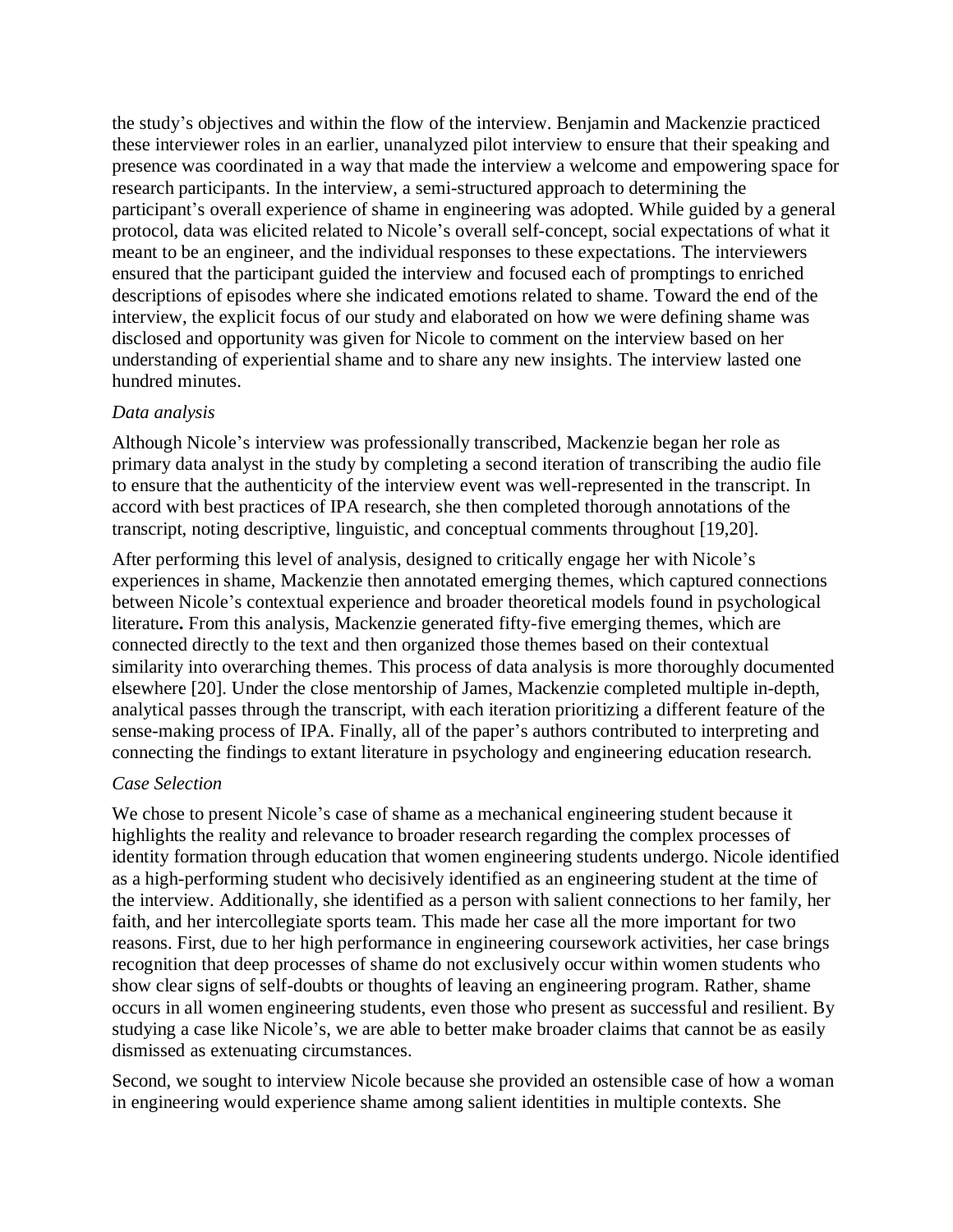demonstrated strong identity commitment in multiple domains (e.g., family, sports, engineering). However, as the findings illuminate, Nicole's experience of shame amid her multiple salient identities did not occur with her multiple domains of identity clearly and consistently delineated. Rather, she framed her participation in multiple contexts as cohesive to features of her identity that she framed to be core to understanding her global sense of self. It is important to note here that the generalizability of a qualitative case study is distinct from that of quantitative research. The idiographic findings of the present offer generalizability in that it describes a "worldly and relational" phenomenon [19]. The generalizable value of qualitative case study research is that it offers a conceptualization that is nuanced in a way that more wholly reflects what it means to be a person when compared to the compartmentalized conceptualization of the quantitatively researched individual. We maintain that this case provides transferrable insight into considerations of the role that shame plays among individuals who seek cohesion across identities in multiple domains.

## **Findings**

In order to cohesively and comprehensible present Nicole's rich experience of the shame experience, the findings of this study have been delineated in five themes presented in Table 1 below. First is a description of characteristics of Nicole's identity to set the basis for her internal expectations. Second, we presented Nicole's internal dialogue of distress as her identity is met with evaluations of cultural expectations. Third, we observed Nicole's reaction to this distressed characterized by the emotional experience of shame. Fourth, the alleviation of this distress by negotiating internal expectations guided by identity or the importance previously given to cultural expectations. Fifth is a presentation of this process, as described by the previous themes, intensified within the context of being a woman engineer.

## **Theme 1: Identifying as a "people pleaser"**

Nicole demonstrated a strong identification as a "people pleaser". Her initial descriptions of selfcentered around her positioning to others. Understanding is a critical first step in the findings of this research because it heavily influences how Nicole relates to the expectations of others, and thus, experiences shame. The presence of the people-pleasing identity led to a high awareness of others, their expectations and her own evaluations of how she met those expectations. Rooted in the people-pleasing identity, she even sourced this part of her identity from what individuals say about her: "Like I said, I named, I mean, when I think about myself, I go to the thing that people point out most about me, and it's that I'm a people-pleaser."

Further, this awareness of others' expectations and a core desire to meet them were experienced as primary determinants for cognitions and behaviors. In an experience of failure, the initial thoughts were about the assessments of others. For example, describing a time where she failed an exam, she stated:

But I definitely, like that was the first thing that hit me when I saw my test. I saw the red, I was like, "He probably is so upset with me." He wasn't. He knows that ... I have a lot going on. I definitely put more expectations in my head than they have for me. Um—but I do feel different as one of the only females in the class because I do feel like I'm held to a higher standard. Whether I am or not, I'm probably not. But I do feel like I've set a standard. I don't want to fall short of it.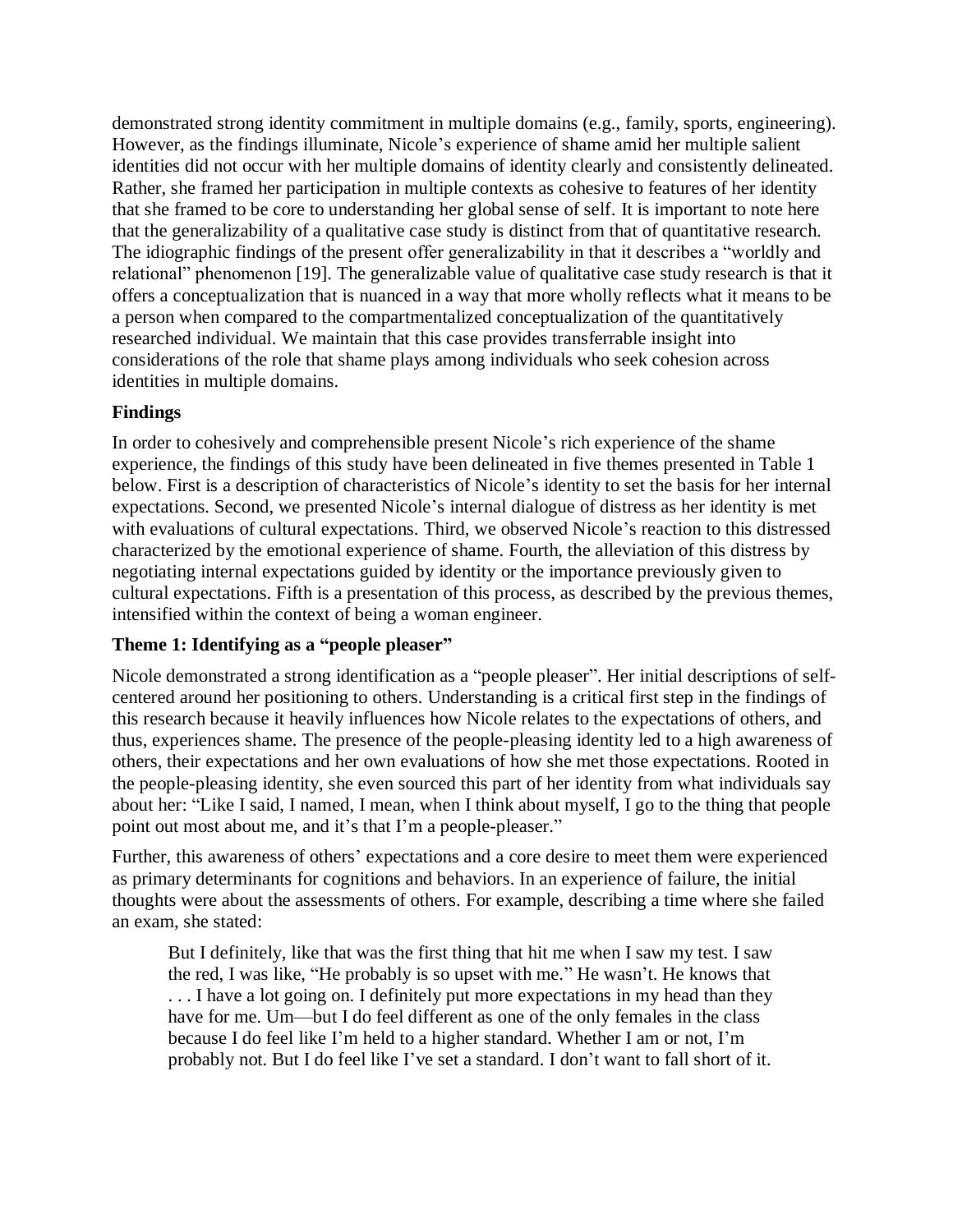#### **Theme 1: Identifying as a people pleaser**

But I definitely, like that was the first thing that hit me when I saw my test. I saw the red, I was like, "He probably is so upset with me." He wasn't. He knows that we have a—I have a lot going on. I definitely put more expectations in my head than they have for me. . . I do feel different as one of the only females in the class because I do feel like I'm held to a higher standard. . . I don't want to fall short of it. (lines 1062 – 1072)

I usually set my expectation that I want to—I will honestly set them too high sometimes and know that I'm probably not going to meet them. But I think it's shoot for the moon and you'll land on the star—No. Shoot for the stars and you'll land on the moon? One of the two, one of those. I've always kind of thought that way as you set your expectations really high, and if you fall short, well, you're still going to do a really good job. (lines 766 – 775)

### **Theme 2: Experiencing internal conflict through the "people-pleasing" identity**

I was like, "What am I doing here?" But I definitely didn't want to let down my teammates . . . I think more than anything, me being a people-pleaser is the reason I stayed in engineering more than for [intercollegiate sports team]. But I did consider transferring and not playing [sports] and staying with engineering. (lines 397 – 413)

They're like, "It's okay if you get a B." I'm like, "No, it's not." But it is. It's very much okay. (line 111-113)

### **Theme 3: Reacting to dissonance through a shame experience**

I felt bad for feeling bad because I know that there are people that have it so—They're in so much worse situations with their grades. They're trying to get jobs, but they have too low of a GPA or they're trying to pass a class. I'm over here upset about a B . . . I know how ridiculous that sounds. That's why I try to keep them as internal thoughts. I don't want everyone else to hate me when I say them out loud I don't like talking about it because it does make me feel bad for feeling bad, if that makes sense. (lines 926 – 937)

But I remember walking down the stairs. I walked past the fountain. I had my head down because I had tears in my eyes. I was like, "I need to get back to the room." I walked with my head down and did not want to talk to anyone. (lines 976 – 981)

### **Theme 4: Alleviating the shame experience by negotiating a change of identity or relation to expectations**

I remember texting one of the guys in my class. I was like, 'I got a 57.' And he was like--he is like the smartest person I know. He was like, 'I didn't do well either.' He was like, 'I don't think anyone did.' He was like, 'Maybe he'll curve it.' (lines 966 – 971)

So I think I failed making my pen holder like two times. . . So I had to restart. I was like, "Oh my gosh. No one else made this mistake, but of course, I'm the one who does it." People would make jokes, and my professors make jokes. It's all in good fun and I definitely don't take it the way I used to. (lines 1725 – 1736)

I'm not going to overstress about school. And that only came from me overstressing about school so many times. And so just realizing that it was not worth it. If I would've gotten a B a couple semesters ago, it probably would've been better than the stress I put myself through and maybe the years I lost on my life. (lines 1882 – 1889)

### **Theme 5: Experiencing gender identity as primary in negotiations of identity and expectations**

When I started in engineering, some boys did not know how to talk to me in the class. I was like, 'Guys.' I told them, I said, 'Treat me like a boy because we cannot have a conversation.'… But a lot of them didn't know how to take me like—I remember some kind of made sexist jokes freshman year. I didn't know them well enough to know that they were joking." (lines 542 – 555)

Honestly, I just felt more pressure on myself, like well I'm standing for all girls in engineering. . . I have to do better. And I definitely did put more pressure on myself. I mean, I still do. I feel like a responsibility to represent—to try and represent women in engineering as well as I can, which is not a bad thing. I don't think—It can be, and I definitely put a lot of pressure on myself for that. (lines 599 – 608)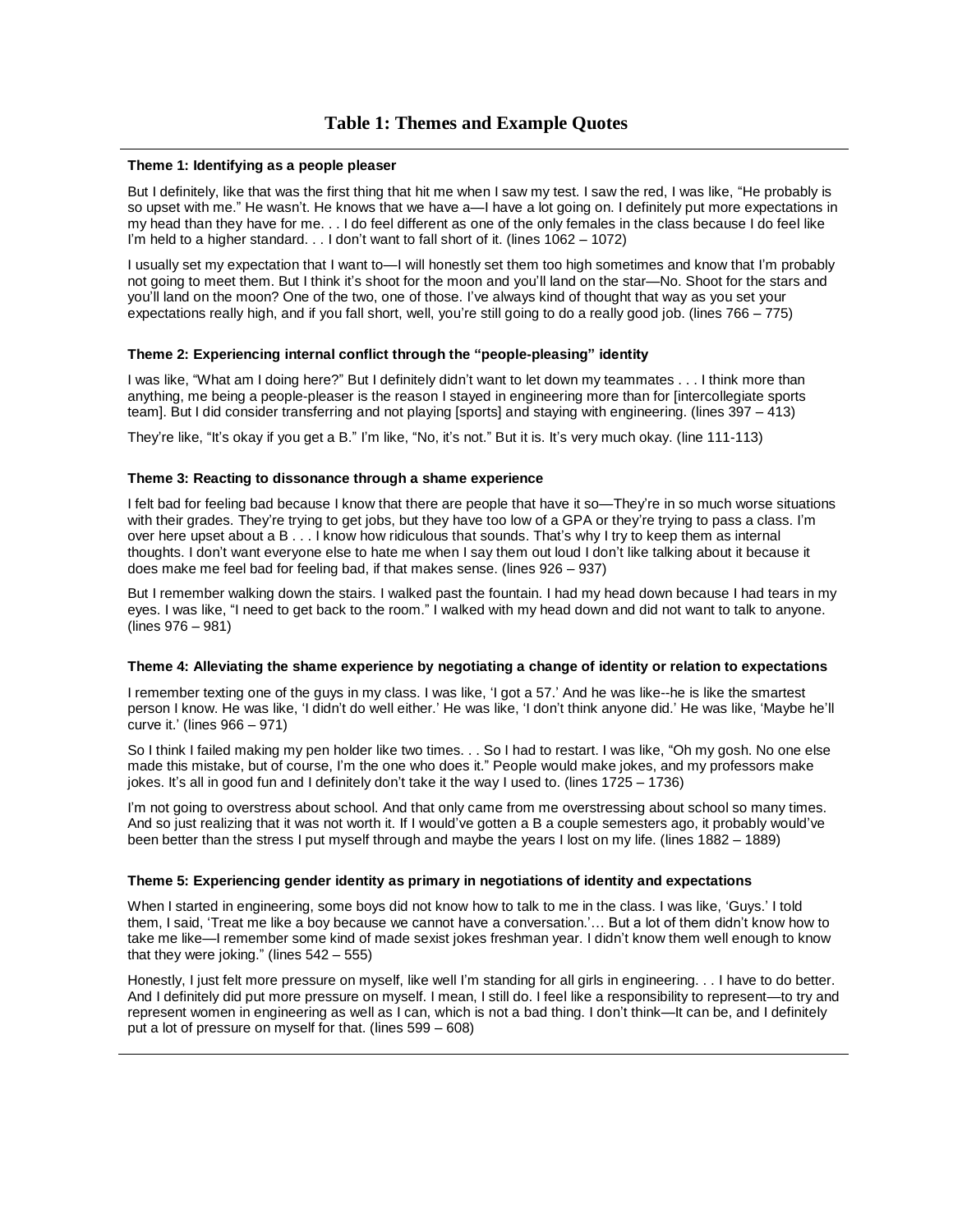Here, the professor's apparent emotional assessment and her standing with him was the first concern. Those concerns are then immediately related back to the expectations she perceived others held for her as a student and, especially, as a female engineering student. The primacy of these cognitions, driven by the people-pleasing desire and perceived expectations, then led to setting a higher standard for herself. Because she perceived expectations and felt pressure to meet them, she set a higher standard for herself and Nicole initiated behaviors in order to enact and preserve the people-pleasing identity. Even with understanding that the expectations she held were likely not held by others and were too strenuous, the people-pleasing identity presented itself in the experience of failure as a personal falling short in the presence of others.

## **Theme 2: Experiencing internal conflict through the "people pleaser" identity**

Nicole's desire to meet the expectations of others demonstrated as an identity feature that was dominant over other features. This is exhibited as she made choices that, though they conflicted with other pieces of the self, satisfied what she believed would best fit with what others expected of her. In discussion of her commitments as an engineering major and to playing intercollegiate sports, she disclosed her conflict of interests:

I was like, "What am I doing here?" But I definitely didn't want to let down my teammates… But to kind of get back to your question, I think more than anything, me being a people-pleaser is the reason I stayed in engineering more than for [intercollegiate sports team]. . . I did consider transferring (to another university) and not playing [intercollegiate sports team] and staying with engineering.

As, exhibited above, Nicole's reasoning for overcoming challenges to her engineering identity rather that giving up was primarily connected to her people-pleasing identity. Thus, as her engineering identity and people-pleasing nature were inextricably linked, the strength of that bond meant that challenges to one of either identity were challenges to the other. Internal conversations about these challenges exhibited the conflict Nicole experienced within these identities and expectations of others. External expectations of others were manifested in an internal voice that conflicted with the articulation of her identity. Nicole disclosed internal conversations such as: "They're like, 'It's okay if you get a B' I'm like, 'No, it's not.' But it is. It's very much okay." Within Nicole's experience as an engineer, her perception of external expectations was challenged by the by a conflict between an identity that attempted to please others and the experience of not always being able to do so.

### **Theme 3: Reacting to dissonance through a shame experience**

The discrepancy Nicole experienced between people pleasing identity and her perception of failure to meet expectations lead to an experience of shame. Nicole saw her failure to meet expectations as a deeply personal experience. Within this emotional experience, Nicole surveyed other's expectations for what she should feel. Nicole recounted frustration at moments in which others expected different emotional reactions than what she was experiencing. When wellintentioned others attempted to console her emotional experience by minimizing the failure she felt, she portrayed her frustration.

If people would tell me like, "It's not that big of a deal," it would make me more angry. I was like, "But it's a big deal to me," . . . I had that guarded response like no, it's a big deal to me. So you're not allowed to tell me that it's not important.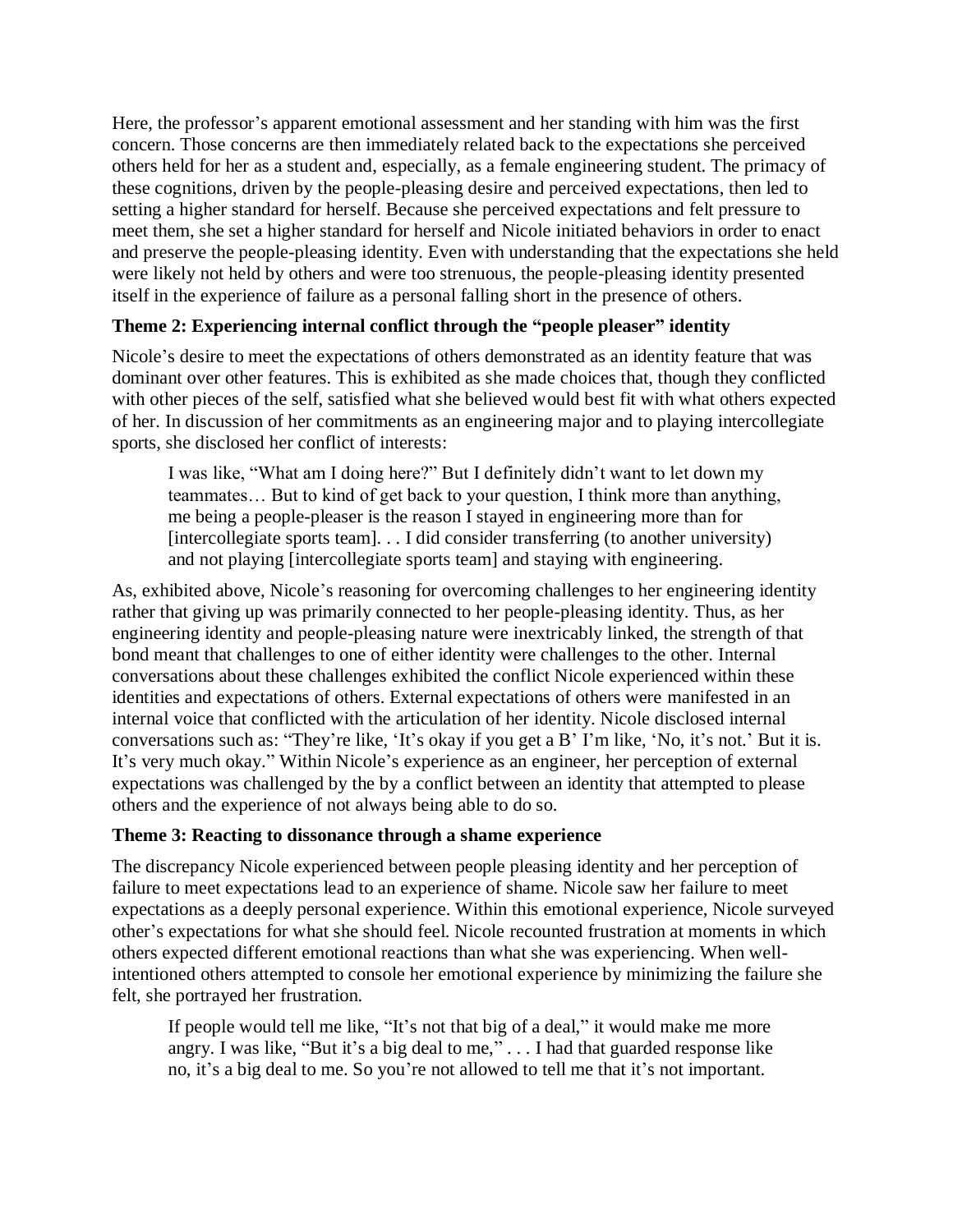This frustration further developed into an assumption that her shame experience was another way in which she failed to meet the expectations of others. Since she was a high performing student, Nicole saw her experience as unwarranted. This "compounded failure" was exhibited in a compounded feeling of experiencing shame about experiencing shame.

I felt bad for feeling bad because I know that there are people . . .They're in so much worse situations with their grades. They're trying to get jobs, but they have too low of a GPA or they're trying to pass a class. I'm over here upset about a B.

This "feeling bad for feeling bad" intensified the shame experience. Nicole's experience was marked by the classic hiding feature of shame. Within the previously discussed account of failing an exam, Nicole physically hid: "I had my head down because I had tears in my eyes. I was like, 'I need to get back to the room.' I walked with my head down and did not want to talk to anyone." The hiding reaction is extended to the compounded shame experience in which, because she felt her shame experience was undue, she hid her emotional reactions. In her portrayal of the shame she felt about her disappointment in a grade that others considered satisfactory, Nicole stated: "I know how ridiculous that sounds. That's why I try to keep them as internal thoughts. I don't want everyone else to hate me when I say them out loud I don't like talking about it because it does make me feel bad for feeling bad, if that makes sense."

When Nicole hid her physical presence and emotional experiences from others, she distanced herself from others. Through this distancing, Nicole made it further difficult for others to engage with her and potentially lessen the negative experiences brought about by shame.

## **Theme 4: Alleviating the shame experience by negotiating a change of identity or relation to expectations**

The hiding feature of the shame experience effectively inhibited Nicole from alleviation of the negative experiences by participation in relationship with others. Shame, because it is threatening to the social bond, is consequently alleviated by belonging. When others partook in what Nicole perceived as inadequacy, she was able to negotiate her status as normal which minimized the distress caused by shame. Positive feelings of inclusion negated the features of shame that was preying on images of exclusion. When explaining the nature of a negative evaluation, Nicole utilized social belonging as a justification for the failure:

I remember texting one of the guys in my class. I was like, "I got a 57." And he . . . is like the smartest person I know. He was like, "I didn't do well either." He was like, "I don't think anyone did." He was like, "Maybe he'll curve it."

In fact, Nicole participated in an engineering community of peers built around failure to meet expectations within engineering. Bonding with others in engineering culture was created by common experiences with failure. Here, the experience of failure, following disclosure and discovery of mutual experience, was the uniting factor within the engineering community. Nicole's communal experience was displayed in phrases like:

"Oh, that humbled me." But really, I'm like, "Oh, that made me feel very dumb. I should've known that and I really didn't." . . . [O]ur joke is like, "Oh wow. That humbled me." Really it's like, "Oh no, I was not right in the way I was thinking."

Within a community, failure was transformed into a humorous experience that was seen as a necessary part of the educational journey. This normalization allowed Nicole to, following a mistake, negotiate what she considered failure and an experience alleviate her experience of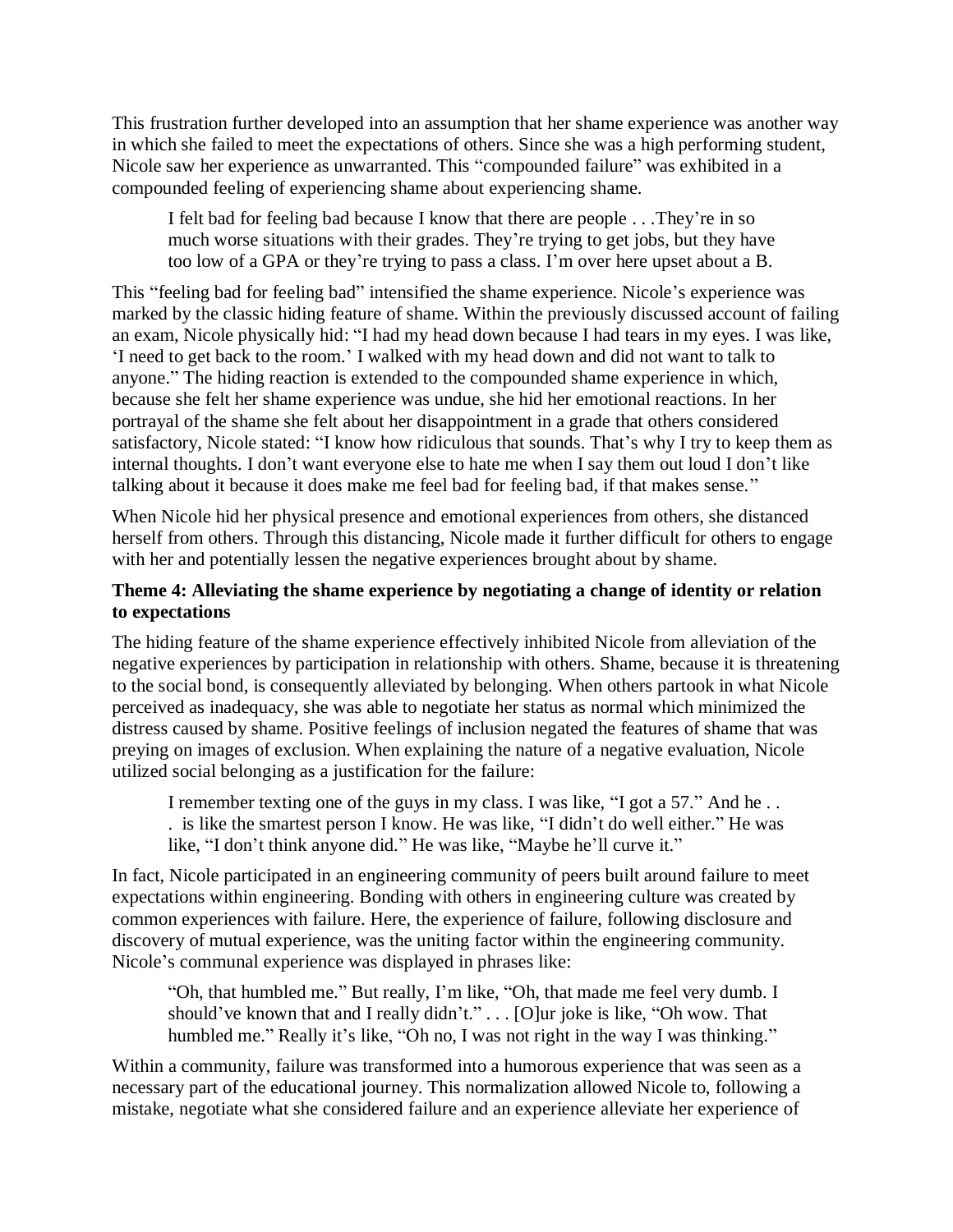shame. Aside from the community, however, when Nicole saw herself as alone in not meeting expectations, isolation enhanced the shame experience. Nicole's inner experience of isolation in failure lead to deep shame as she recounted the incident of failing to make a pen holder, which was presented at the beginning of this paper. We revisit a portion of this excerpt here:

So I think I failed making my pen holder like two times. . . I had to restart. I was like, "Oh my gosh. No one else made this mistake, but of course, I'm the one who does it." People would make jokes, and my professors make jokes.

Nicole felt that she was the only one that had failed at the task given. This perception triggered verbalizations of past experiences where professors and peers had made comments about her mistakes. This instance was a demonstration that not only did Nicole feel ashamed of the current failure in the machine shop but also of every experience of failure she had had within her engineering education experience. This circumstance was a portrayal of how, through shame, isolation turned a single mistake to an overall sense of inadequacy in engineering.

Another solution to the tension caused by conflict of identity and expectations is an alteration of identity to be congruent with performance. Distress caused by failing to meet expectations when one identifies as a people-pleaser was sought to be alleviated by minimizing the importance of that identity feature. Getting a 4.0 was very important to Nicole until it was no longer possible. Her processing of the event is explained as: "But that was just some personal thing that I like had. I wanted to graduate with a 4.0 and I was like, 'I can do it. I can graduate with 4.0.' And I didn't. And that's totally fine"

Nicole managed distress by negotiating how much importance she had previously given to her engineering performance in forming her identity. In discussing how she adapted to the pressures of meeting expectations of engineering culture, Nicole said:

My biggest thing was I'm not going to overstress about school. And that only came from me overstressing about school so many times. . . If I would've gotten a B a couple semesters ago, it probably would've been better than the stress I put myself through and maybe the years I lost on my life.

Prior to getting a "B" in a course, Nicole saw being a perfect student as a piece of her identity and earning anything less as an unwanted possibility. After earning the grade, she saw the experience as a positive element in her education and altered her behaviors to reflect engineering performance as less important to her overall identity.

## **Theme 5: Experiencing gender identity as primary in negotiations of identity and expectations**

Challenges to engineering identity seemed to be especially potent to Nicole's identity as a woman engineer. Nicole experiences being a woman in engineering as something that has to be proven to others. She hesitates to voice any concerns about diversity in engineering. Recognition of the complexity of the issue is demonstrated in her words:

She was talking about how she was one of three girls in her class. I was like, "I'm one of two." I understand it's all about location also and . . . I do think in the South, it is still kind of a thing that women, I don't know, don't see themselves as engineers? If it doesn't interest you, then like I said, don't do it.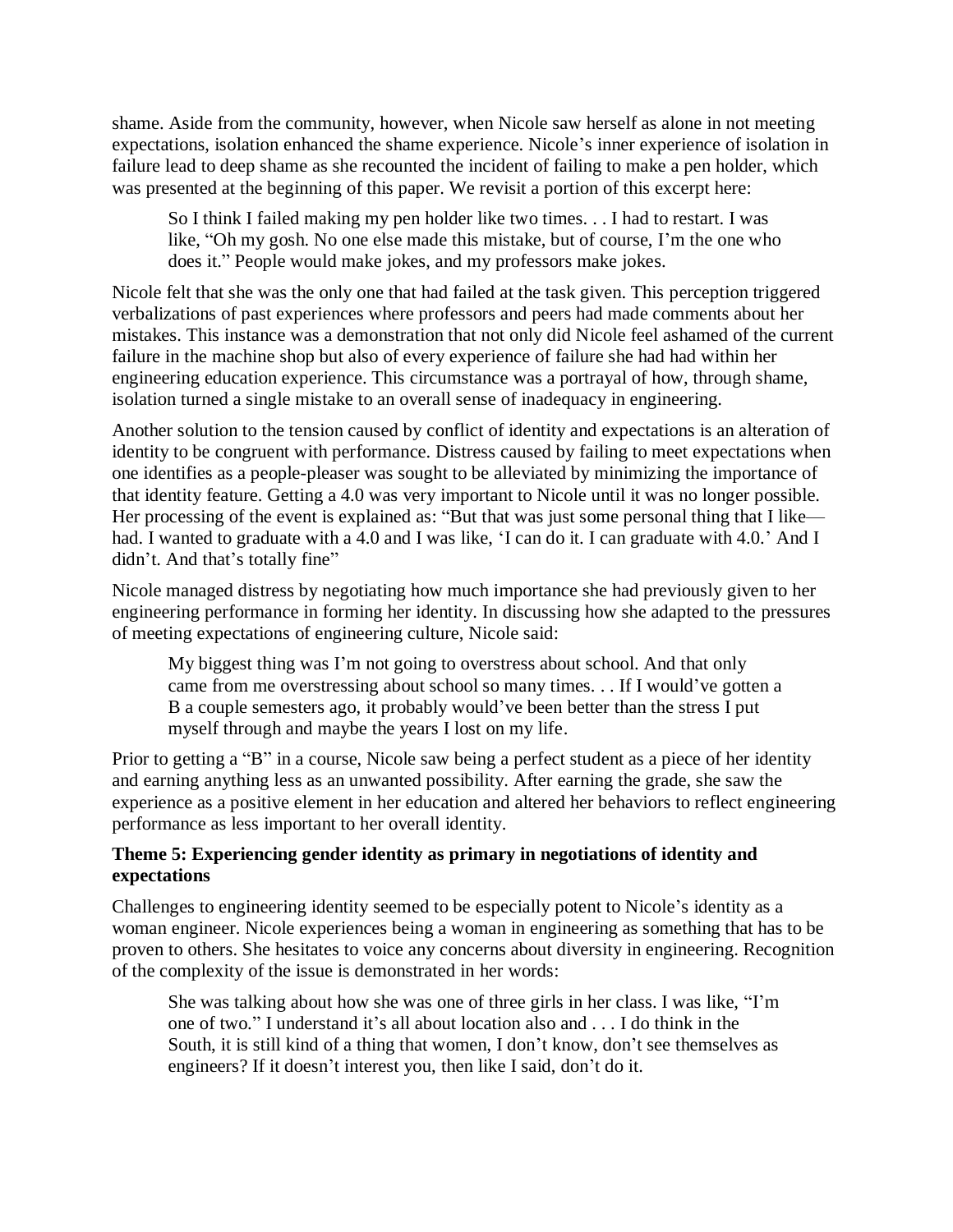In discussions of the origins of her engineering identity, Nicole justified her choice with explanations that seem to be aimed at combating unspoken narratives that as a woman, she has to prove her choice. She uses the word "but" to strike blows to forge her place among the community as she says: "My parents always joke—or my dad makes jokes like, 'I had two sons and my daughter chose engineering.' But I liked math and I like science, more math than the science. But I do like both."

Nicole fights to preserve her spot as an engineer while being a woman. In addition to feeling the need to justify her identity, the small population of women engineers lessens her ability to find belongingness. Nicole presents her response to this circumstance as she says:

Right now, like I said it is just me and one other in my graduating class here, which is kind of wild to me that it's not more. That's why I'm happy I participated in female STEM day. I helped lead that this year. I hope girls see that—and there are a lot of girls in the STEM major. It's just engineering for some reason that it's not very well, you know.

Nicole managed the need for belonging in a male dominated engineering culture in two ways. First, Nicole satisfied her need for belonging by negotiating her identity as a woman engineer to better fit within the surrounding culture. This is similar to the response seen earlier when she altered her academic goals to fit her current reality. When Nicole experienced conflict between satisfaction of her belonging need through meeting the expectations of others and her identity as a woman engineer, she negotiated to resolve tension. She depicted other's response to her identity in this account:

When I started in engineering, some boys did not know how to talk to me in the class. I was like, "Guys." I told them, I said, "Treat me like a boy because we cannot have a conversation." Because they would look at me, they're like, "Hey." Then they'd run away. I'm like, "Human, I'm a human. It's fine, really." Now, obviously, like I said, I'm close with all of them. But I still like to give them a little grief on that at first. But a lot of them didn't know how to take me like—I remember some kind of made sexist jokes freshman year. I didn't know them well enough to know that they were joking. But I was like taken aback by it, like, "This is why women shouldn't do engineering." I was like, "Look, I have a brain. I can do whatever I choose to do."

In Nicole's experiences, when being a woman is not what the male engineering culture expected, she actively alters her identity presentation. In doing so, she raises their comfort level and cites that as the beginning of belonging in the group.

In addition to this response, Nicole's belonging deficiency develops a strong desire to be representation for younger girls who might want to be engineers. She does not want mere scant numbers to scare off any girls who might want to be engineers. Thus, she has taken it as her own duty to ensure that girls feel they belong in engineering.

But I do think a lot of girls, either specifically in the South or just girls in general—if you don't see something, it's hard to see yourself doing it. If you don't see someone, and not that girls can't see men doing engineering and think, "Oh I could that." But I think that is also helpful. I would've liked to talk to someone about it when I was younger. I want to be that girl for people. So when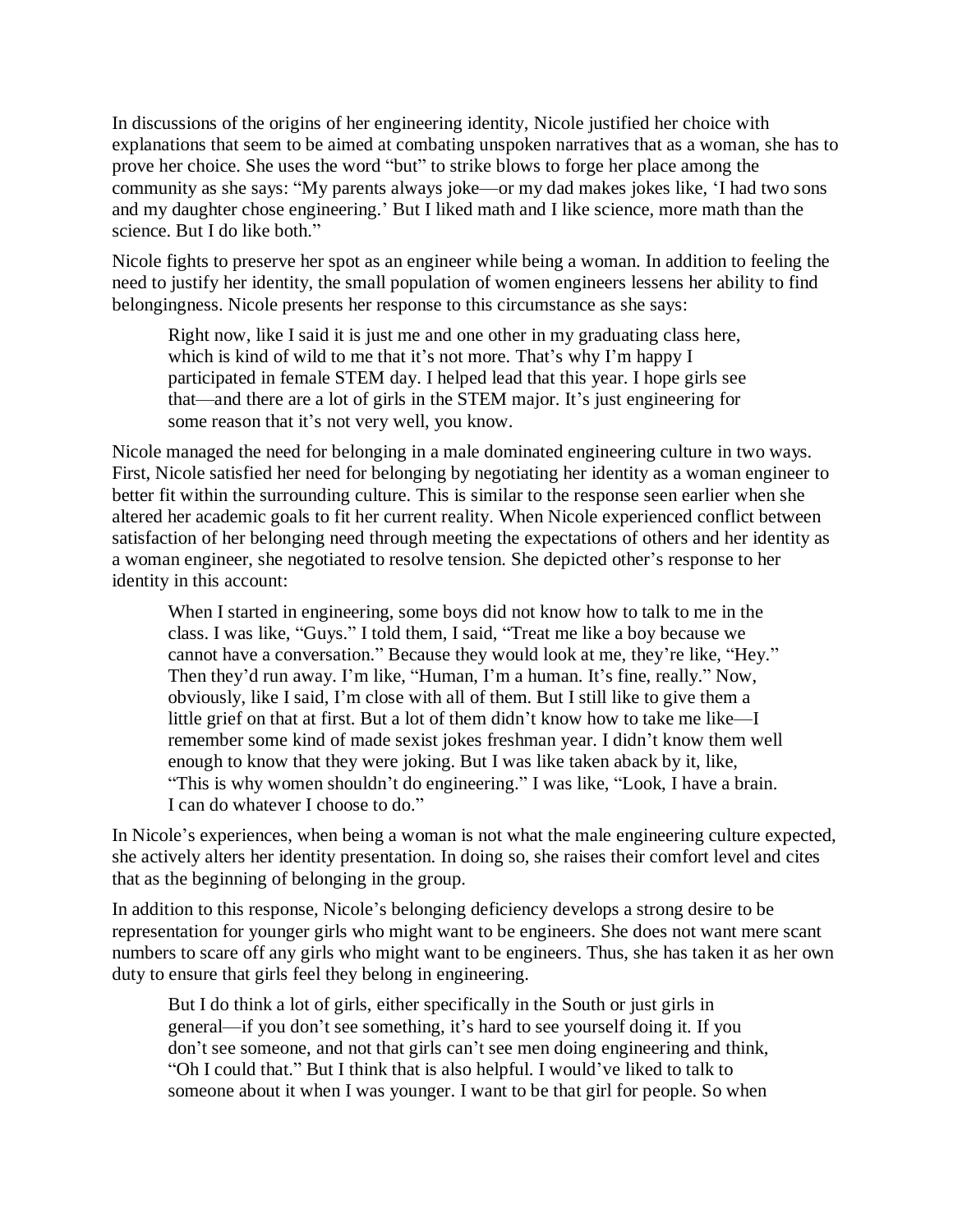girls come on visits, I'm like, "Text me if you need anything. If you have any questions—" I want to be that for them as well.

This self-prescribed duty of representation could become a burden on Nicole's experience within engineering. The pressures of showing young girls that engineering is an option develops into yet another expectation she must satisfy to maintain her identity.

Honestly, I just felt more pressure on myself, like well I'm standing for all girls in engineering. Since there's only two of us, I have to do better. And I definitely did put more pressure on myself. I mean, I still do. I feel like a responsibility to . . . try and represent women in engineering as well as I can, which is not a bad thing. I don't think—It can be, and I definitely put a lot of pressure on myself for that.

This added expectation has the implication that when those expectations were not met, shame threatened not only her engineering identity, but also her identity as a woman engineer.

## **Discussion**

Nicole's case provides critical insight into the experience of shame within a woman engineering student. Her data creates a detailed narrative of how the emotional experience of shame presents within a real student, outside of theory. This IPA study, true to the methodology, is intended to make connections of theory concerning engineering education, gender identity and shame with the real ways that shame is experienced within the student [19]. The five themes presented above present a picture of the interaction between engineering culture and the individual student.

Nicole's experience of shame follows a cognitive path that is valuable for those in the engineering community who wish to see students succeed. Navigation of shame experiences is closely linked within the literature to student's self-efficacy [22-25]. Students who continually experience pervasive shame within their academic and professional careers display inhibited self-efficacy beliefs that are characterized by a lack of motivation and upward movement. The themes described in this paper outline a process of comparison of internal expectations of identity and perceived external expectations. When these concepts do not align, Nicole experiences shame.

Nicole's management process of shame is much like many educators' reflective reactions to what must be done about the issue. Many think that the solution to conflict between internal and external expectations is to change one or both so that they match one another. It is important here to recognize that shame is created by incongruence between two forces. Thus, in the experience of shame, neither expectations or identity cause distress but rather the interaction of the two. In Nicole's case, she recognizes that failure to meet the same external expectations causes more distress for her than it might lead to in others because of her people pleasing identity. Ergo, because shame occurs in the interaction, resolution lies within focus on the process of shame, not negotiation of any one force.

Negotiation of the self or what is to be expected of students does no good in resolving the negative effects shame brings to education. To change either is like attempting to make a copy of a painting that is ever changing. This process, however well intentioned, leaves students feeling like they can never do right no matter what, all while compromising the very identity that is essential in the formation of the professionals that educators so desire. Instead we suggest that the focus should not be on attempting to prevent students from experiencing negative evaluations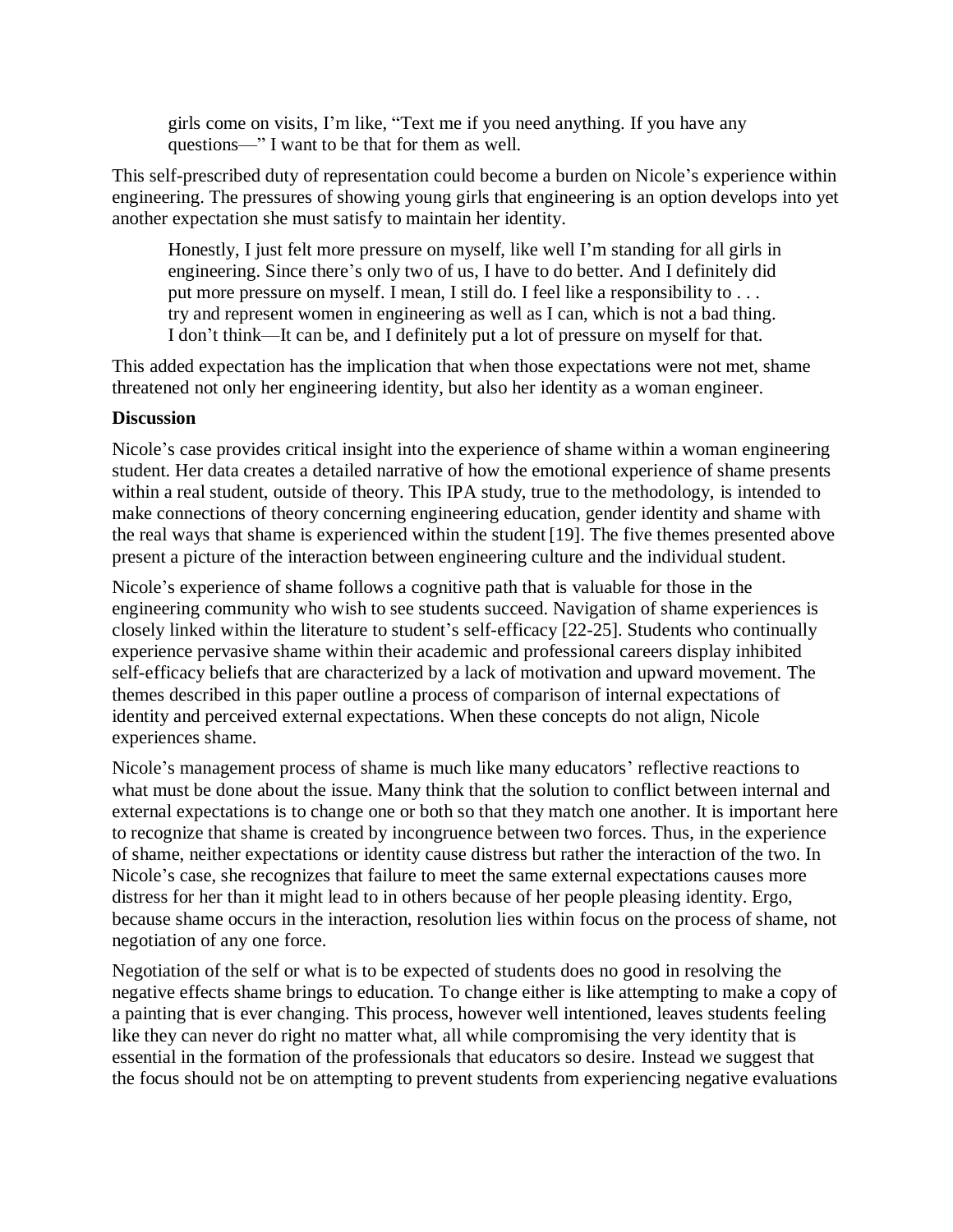of self, but instead on teaching positive ways to maneuver the experience that spur, rather than inhibit, motivation and progress.

The incongruence experienced by Nicole is the center point of the shame experience within this case. True to the operational definition, which was set long before data collection or interpretation, shame as experienced within this case is centered around the evaluation within the self according to identity and perceived expectations. When these concepts of self are mismatched, shame is experienced and resolution to distress is sought.

It is clear through the data that the effects of unmanaged shame, namely isolation, are harmful to the educational experience. In their poignant examination of a single marginalized student in engineering, Foor and colleagues highlighted the necessity for belonging. Nicole's case serves as an example of the harmful effects of isolation [26]. When experiencing shame, Nicole described hiding physically and emotionally from the entirety of engineering. Research on shame indicates that an individual experiences the desire to hide, escape, or strike back [3]. Most importantly, this hiding causes withdrawal from the belonging that is critical for resolution of distress. Belonging provides Nicole with the ability to negotiate the differences between identity and expectations. When an individual can access connections with others, the cognitive process of shame is interrupted. Without that provision, Nicole exists in shame-filled distress. These processes inhibit the individual student from reaching their potential in engineering education.

Through the findings we see many sections of Nicole's identity as an engineer, a woman, and a student athlete. Since shame is situated within the social context [5], no threat to the social bond is above the effects of shame. As research suggests, individuals are motivated to organize their multiple identities into a holistic self, these parts form her global self and no measurement to expectation is separate from her identity [18]. That is to say that engineering expectations do not simply affect engineering identity. The whole self is affected by failure to meet expectations in any part of the self. It is important for those in engineering culture to understand that shame is an emotional experience involving the whole self. Thus, any attempts to mitigate the effects of shame must address the whole self and avoid isolating engineering identity alone.

This concept is especially important when analyzing the presented data on Nicole's identity as a woman engineer. The psychological literature and data from this case suggest that gender identity is complex, extremely integrated and should not be viewed as a separate entity from any other sense of self [15-17]. The data show that Nicole's identity as a woman engineer was especially salient in times which she was internally evaluating her standing to expectations. She discussed the felt additional pressure to succeed because she is a woman and thus, exaggerated effects of shame when she perceives that she had not. This is well supported in the literature in the phenomenon known as stereotype threat where, knowing the expectations of the culture, she experiences unique pressures [27]. Additionally, Nicole's data pragmatically validates theory of identity representation. Literature demonstrates how, in accordance with Bandura's theory of self-efficacy, culture does not allow women the resources needed to form a mental representation of themselves as an engineer [24]. Without representation from those around her, Nicole says that she would likely have not seen herself as an engineer. For this reason, belonging takes a new more powerful form for her. As previously discussed it provides the antidote for the effects of shame even that centered around extremely high expectations set by cultural norms.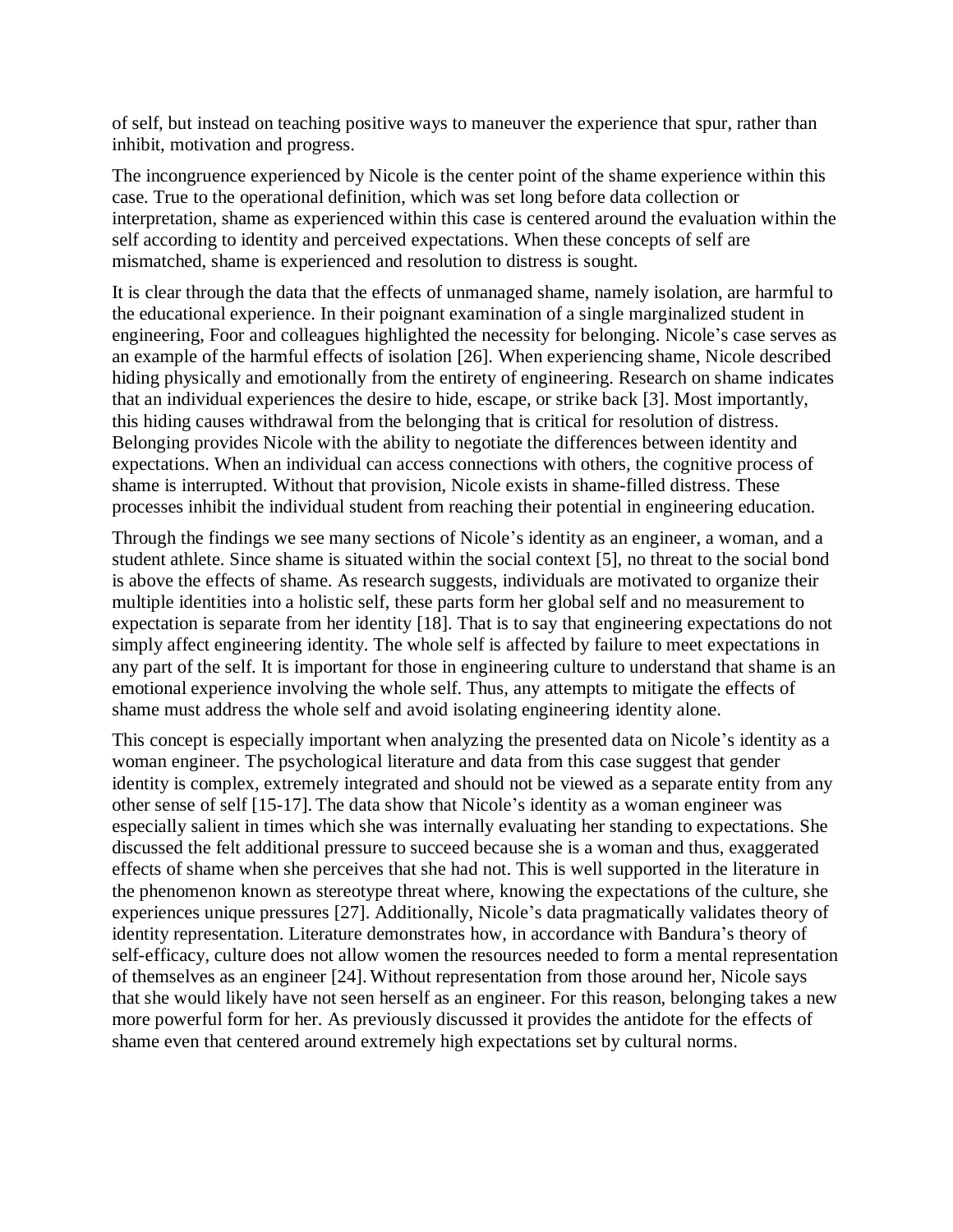## **Conclusions: Implications for practice**

It is clear through the data that shame is an emotion experienced with engineering education. Shame is not experienced by students only in moments or extenuating circumstances but is an ongoing process that is intertwined with the learning experience and formation of engineering identity. Educators, in the interest of creating capable professionals, must be able to understand this experience and be capable of aiding students in creating pathways for successful navigation.

Some may react to discussions of the emotional experience of failure by defending the need for external expectations. Of course, expectations must exist. Nicole even recognized this: "It's not like professors can't have expectations because that's their job to have expectations. So I guess I don't know—I guess I don't have a good answer." High standards in engineering education are essential to preparing individuals for careers in the field. These findings by no means suggest that educators adopt a policy of easy success. They do suggest, however, that in order to do produce individuals who are most capable of success, engineering education must demonstrate to students how to successfully navigate shame.

To address another reflexive defense to the findings of this study, attention is drawn to the definition of shame here operated within. The term "perceived" is essential in depicting the true nature of shame. Expectations are interpreted by the individual. Nicole recognized multiple times that her perception of expectations may not be absolutely identical to reality. However, despite logical recognition of reality, her emotional experiences still operate within forms of expectations that are interpretations determined by the self.

## **Acknowledgements**

This work was supported through funding by the National Science Foundation (NSF EEC 1752897). Any opinions, findings, and conclusions or recommendations expressed in this material are those of the author(s) and do not necessarily reflect the views of the National Science Foundation. Additionally, the authors gratefully acknowledge the anonymous reviewers, whose thoughtful feedback on an earlier draft help to sharpen the quality of the present paper. Lastly, we thank Nicole herself for allowing us to learn important insights from her lived experience of shame in the context of engineering.

## **References**

- 1. J. L. Huff, S. Secules, N. W. Sochacka, J. Walther, B. Okai, K. Shanachilubwa, J. Sullins, and S. E. Miller. "Board 59: Shame in engineering: Unpacking the socio-psychological emotional construct in the context of professional formation," *in Proc. of the ASEE Annu. Conf. and Expo.,* June 23-27, 2018, Salt Lake City, UT, USA, https://peer.asee.org/30066
- 2. H.B. Lewis, *Shame and guilt in neurosis*, New York, NY, USA: International Universities (Press, Inc)1971.
- 3. J.P. Tangney, and R.L. Dearing, *Shame and guilt*. New York,, NY, USA Guilford Press,2002.
- 4. B. Brown, "Shame resilience theory: A grounded theory study on women and shame", *Families in Society: The J. of Contemporary Social Services*, vol. 87, no. 1, pp. 43-52, 2006
- 5. T.J. Scheff "Shame in self and society", *Symbolic interaction*, vol. 26, no. 2, pp. 239-262, 2003
- 6. J. L. Huff, N. W. Sochacka, K. M. Youngblood, K. M. Wood, S. E. Miller, J. Sullins, and J. Walther. "Exploring shame in engineering education," in *Proc. of the ASEE/IEEE FIE Conf.,* October 12-15, 2016, Erie, PA, USA.